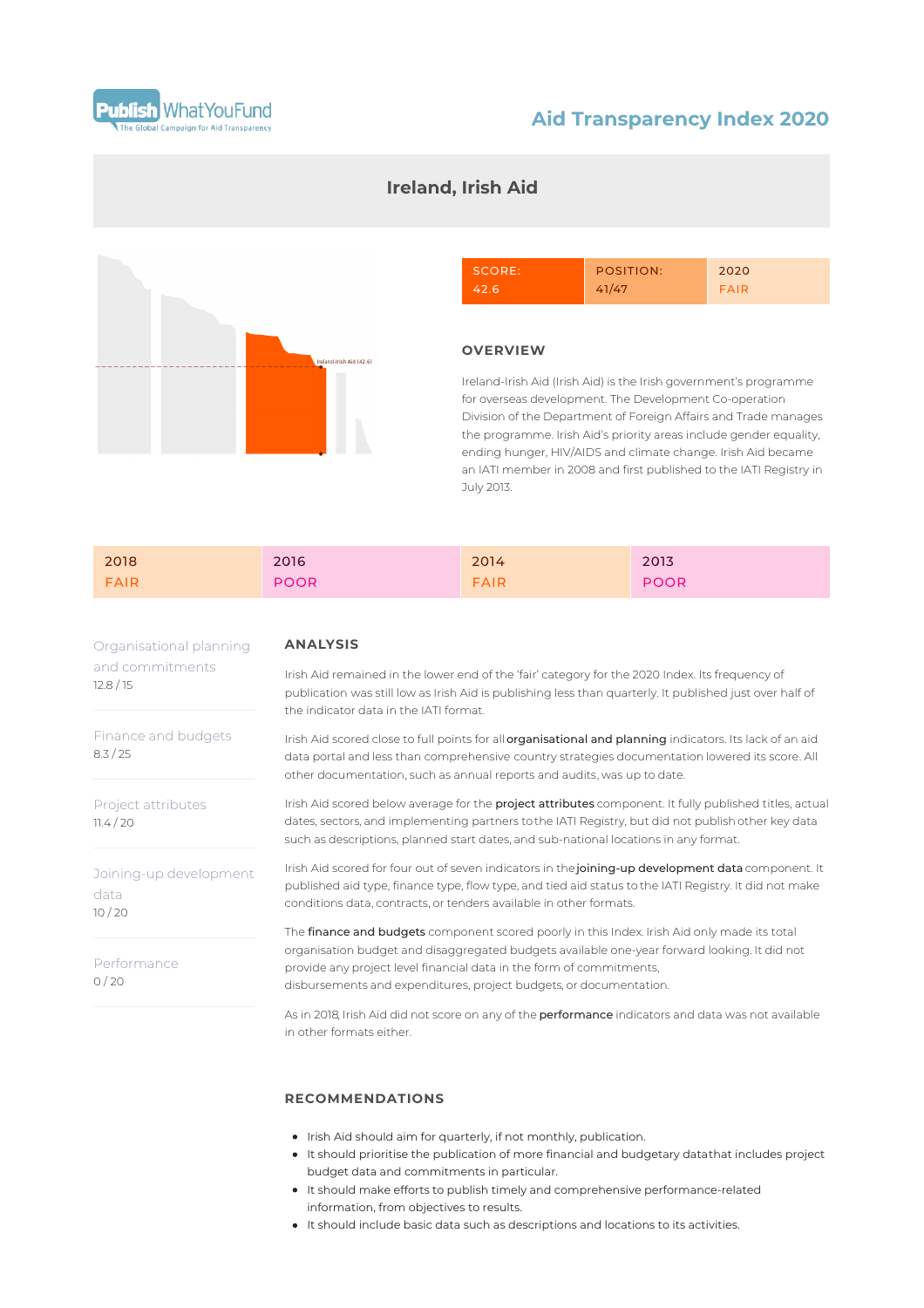# **Organisational planning and commitments**

Score: 12.8 / 15

ABOUT COMPONENT

This component looks at the overall aims and strategy of an organisation. We check for any public commitments to aid transparency. We also make sure audits are in place and if planning documents have been published, including by parent organisations (including national governments) where applicable. We make note of any Freedom of Information laws and critically, we make sure that organisations have tried to make their information easy to access and understand. You should not have to be an expert in open data to be able to find and use this information.

| <b>Quality of FOI legislation</b>                           | Score: 1.88 |
|-------------------------------------------------------------|-------------|
|                                                             |             |
|                                                             |             |
| <b>Accessibility</b>                                        | Score: 0    |
|                                                             |             |
| <b>Organisation strategy</b>                                | Score: 1.88 |
|                                                             |             |
|                                                             |             |
| <b>Annual report</b>                                        | Score: 1.88 |
|                                                             |             |
| <b>Allocation policy</b>                                    | Score: 1.88 |
|                                                             |             |
| <b>Procurement policy</b>                                   |             |
|                                                             | Score: 1.88 |
|                                                             |             |
| Strategy (country/sector) or Memorandum of<br>Understanding | Score: 1.58 |
|                                                             |             |
|                                                             |             |
| Audit                                                       | Score: 1.88 |
|                                                             |             |

# **Finance and budgets**

## Score: 8.3 / 25

#### ABOUT COMPONENT

This component is critical to allow you and anyone else to follow the money. We expect to find the total budget of the organisation being assessed, right down to individual transactions for each development activity. In particular, forward-looking budgets from donors are important for partner country governments to be able to plan their own future finances.

| <b>Disaggregated budget</b>           | Score: 3.58 |
|---------------------------------------|-------------|
|                                       |             |
| <b>Project budget</b>                 | Score: 0    |
| <b>Project budget document</b>        | Score: 0    |
| <b>Commitments</b>                    | Score: 0    |
| <b>Disbursements and expenditures</b> | Score: 0    |
| <b>Budget Alignment</b>               | Score: 1.98 |
| <b>Total organisation budget</b>      | Score: 2.78 |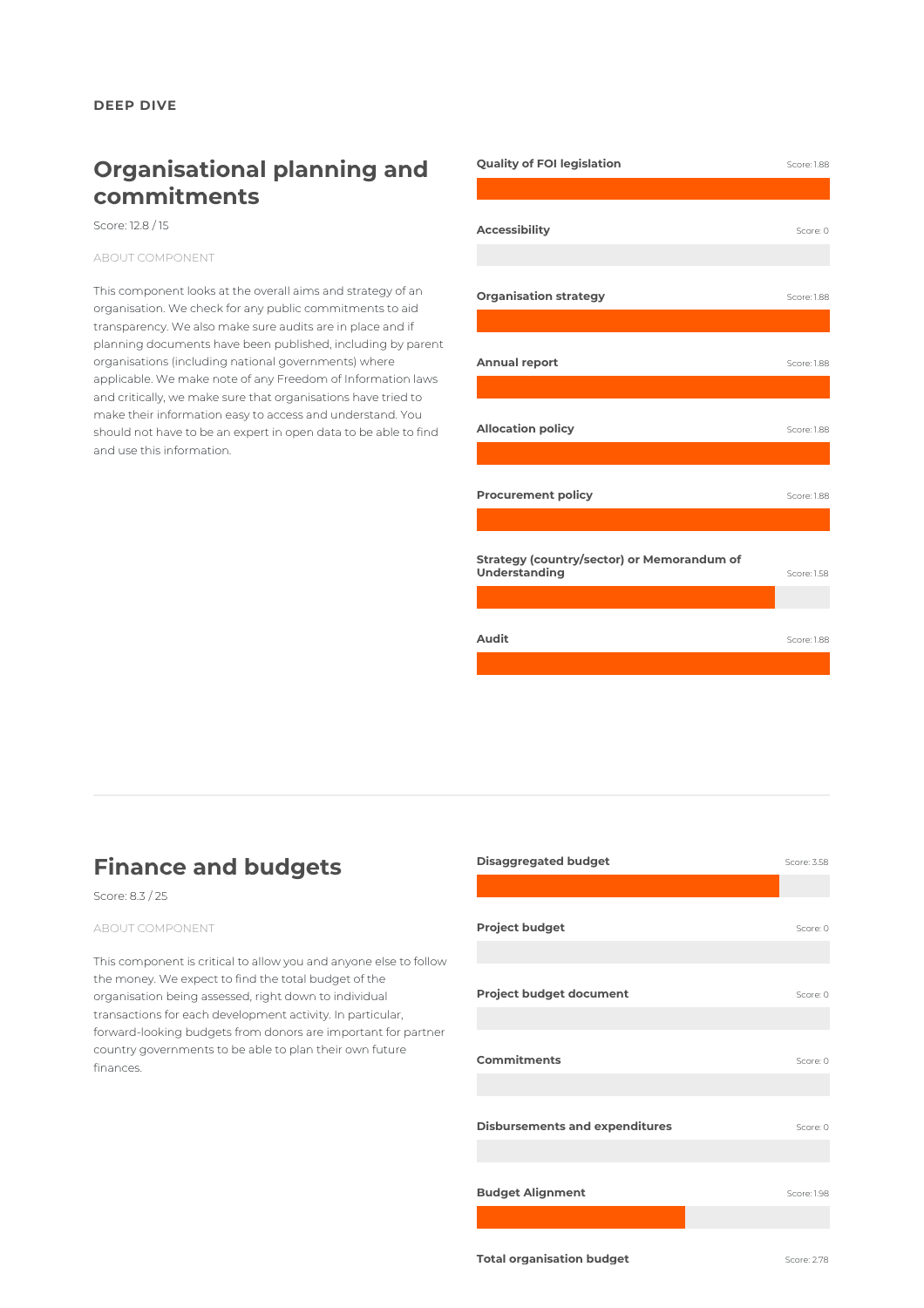# **Project attributes**

Score: 11.4 / 20

#### ABOUT COMPONENT

This component refers to descriptive, non-financial data, including basics like the title and description of a project. Information like this is important as it is often the entry point for data users to quickly understand what a project is about. We also look for other information that helps to put a project in context, such as its sub-national location (rather than simply being pin pointed to a capital city or the centre of a country) or the sector that the project deals with, for example, education or agriculture.



**Total organisation budget** Score: 2.78

# **Joining-up development data**

Score: 10 / 20

#### ABOUT COMPONENT

This component looks at how well a donor's data is able to be linked and connected with other bits of information. There is a diverse nature of flows, activities and actors within the development sector. Aid and development finance data needs to be effectively linked and connected with the rest to provide a